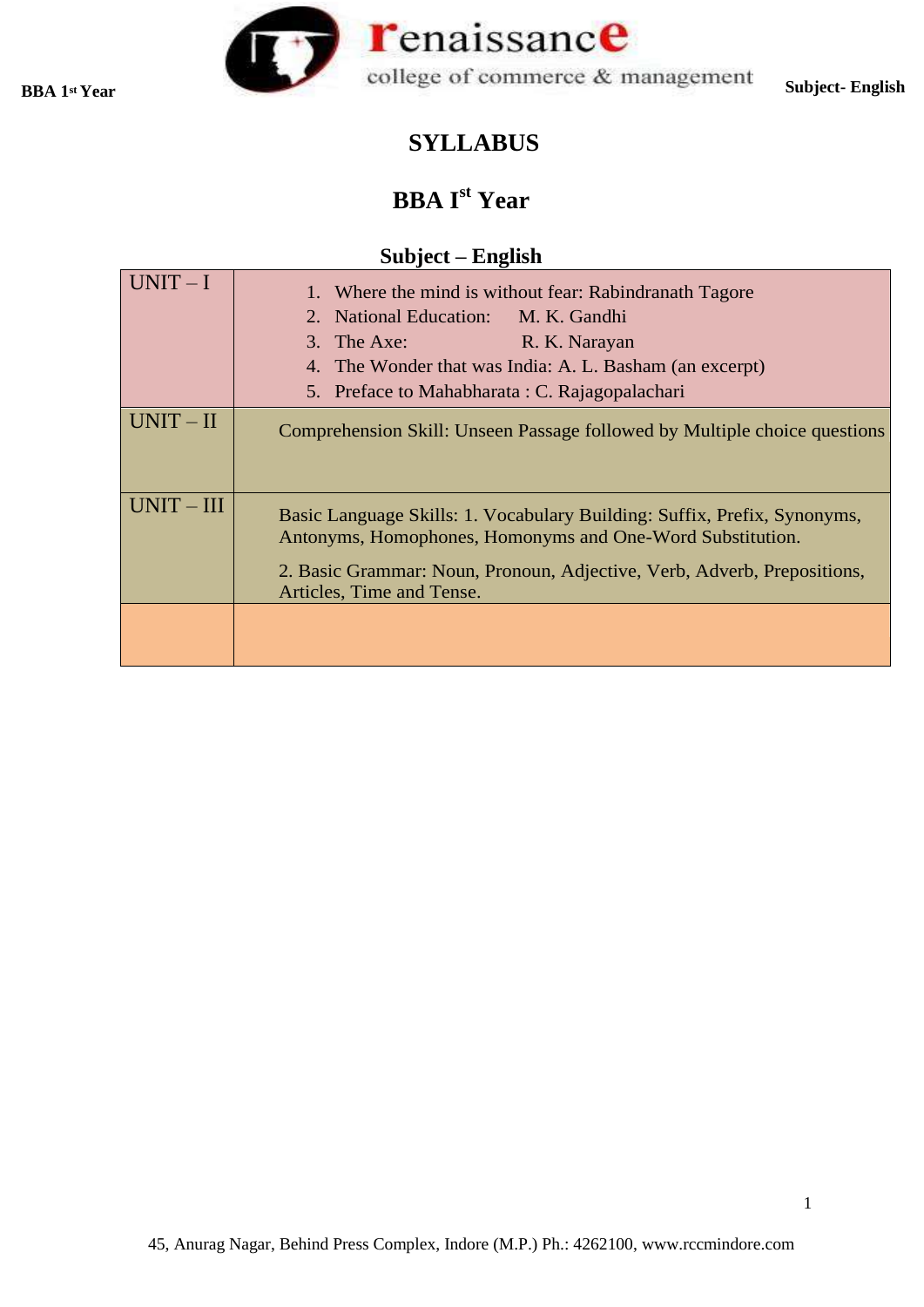

### **UNIT I Lesson-1**

# **'Where the Mind is Without Fear' by Rabindranath Tagore**

## **Text of the poem:**

Where the mind is without fear and the head is held high Where knowledge is free Where the world has not been broken up into fragments By narrow domestic walls Where words come out from the depth of truth Where tireless striving stretches its arms towards perfection Where the clear stream of reason has not lost its way Into the dreary desert sand of dead habit Where the mind is led forward by thee Into ever-widening thought and action Into that heaven of freedom, my Father, let my country awake.

### **Glossary:-**

- 1. Domestic- related to family
- 2. Fragments-pieces
- 3. Tireless- without getting tired
- 4. Striving-to exert much efforts
- 5. Dreary- dull
- 6. Dead habit- old customs
- 7. Thee- you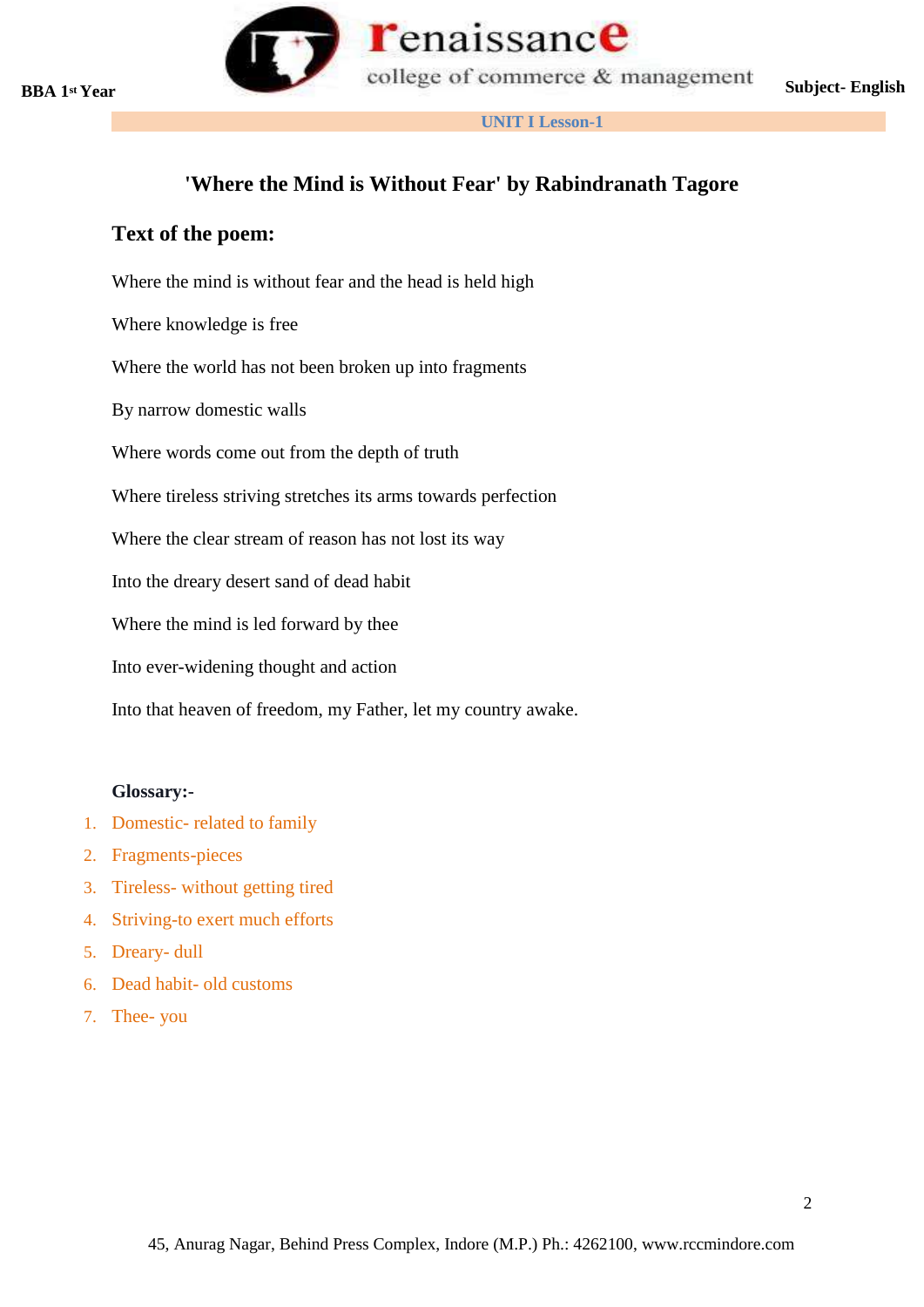

# Analysis of the poetry:

"Where the Mind is Without Fear" is an emotional prayer by Rabindranath Tagore before almighty God. He is an intellectual who was also popularly known as 'Gurudev'  $\&$  'Bard of Bengal'; he was not only a composer but a painter, a humanist, a philosopher, a novelist as well as an educator who wrote on different subjects. This poetry is included in 'Gitanjali' an anthology which was composed by him during pre-independence era of India. Initially Rabindranath Tagore authored this poem in Bengali in 1901 written for a collection of divine prayers titled 'Naibedya' later translating it in English in the year 1911 for 'Gitanjali'. He won Nobel for 'Gitanjali' in the year 1913 as well as the reputation of being the first Non-European to be a Nobel laureate. He was knighted in the year 1915, but he renounced this title in 1919 as he was anguished and as a sign of his protest against the Jallianwalla Bagh massacre (Amritsar massacre) due to the He is the composer of 'Jana Gana Mana' & 'Amar Shonar Bangla' the national anthems of India and Bangladesh respectively.

The original poem bears the title 'Prarthana' i.e. prayer. The poem is a prayer to the universal father as well as the fellow Indians presenting his vision of an independent India. Patriotism is the core theme of this poem solely centered on the vision of independence. The nation was under the British Rule, the society was full of disharmony and social unjust. The people were eagerly waiting to get their freedom. This poem had given a lot of strength to the people who were struggling for India's independence.

# Where the mind is without fear and the head is held high Where knowledge is free

The poet prays to the Almighty that his country should be free from any kind of external pressures and oppressive factors which would create fear. He believed that freedom from such repressive situations would generate a sense of respect in individuals which was crushed due to presence of these overwhelming situations. He wants that everyone in his country should be free to live a dignified life and hold their heads high with respect for themselves and for one another. He dreams of a nation where knowledge or education would be free and available for all. Education should not be restricted to the upper class only but everybody should be free to acquire knowledge without any caste or gender distinctions.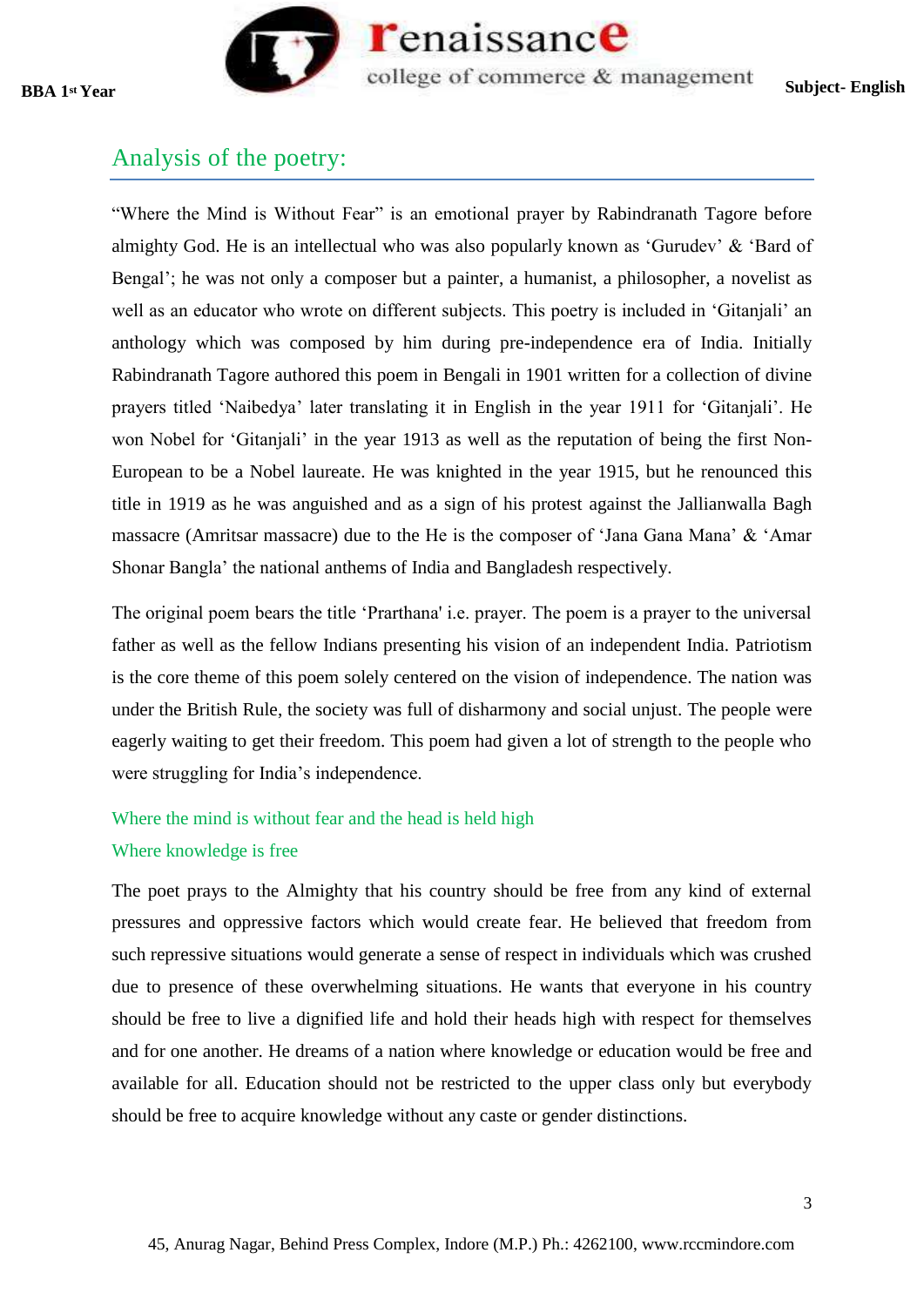

### Where the world has not been broken up into fragments

### By narrow domestic walls

Tagore envisions a world which is not disintegrated by biases based on caste, creed, color, religion, status or gender. He wants his people to reject any kinds of baseless superstitions and should not endorse any kinds of social evils. He lays emphasis on the rationality of mind because clear thinking would prevent people from becoming prey to such tribulations. He also stresses on the fact that all the external forces like prejudices and superstitions as well as internal forces like narrow-mindedness should not divide the people in groups and destroy their unity.

### Where words come out from the depth of truth

### Where tireless striving stretches its arms towards perfection

He wishes the people of his nation to be truthful; he is of the view that people should not distort the truth for their personal benefits. The words spoken should be full of sincerity and not mere empty words which come from the bottom of the heart and soul. The poet expresses his deep desire where people of his country strive towards perfection or development free from all the biases and superstitions without giving up or getting exhausted.

Where the clear stream of reason has not lost its way

Into the dreary desert sand of dead habit

The poet visualizes that his fellow countrymen should not lose their reasoning due to baseless superstitions and preconceived notions which is referred as dead habits as they hinder the unity of a nation and progress of an individual. He believes that these habits are like a lifeless barren region where no life can prevail. So he emphasizes on the fact that the every individual should posses a clear intellect which resembles to a clear stream free from any kinds of stagnation.

Where the mind is led forward by thee

Into ever-widening thought and action

Into that heaven of freedom, my Father, let my country awake.

The poet prays to the almighty to bestow his countrymen the purity of thoughts, actions and rational intellect. He wishes that God awakens the shackled mind of the people and lead them towards a heavenly country. He wants his natives not to be bound by any internal or external factors which pull them back from the path of progress. Tagore makes a plea before almighty ‗Father', to awaken his country into such a heaven of freedom.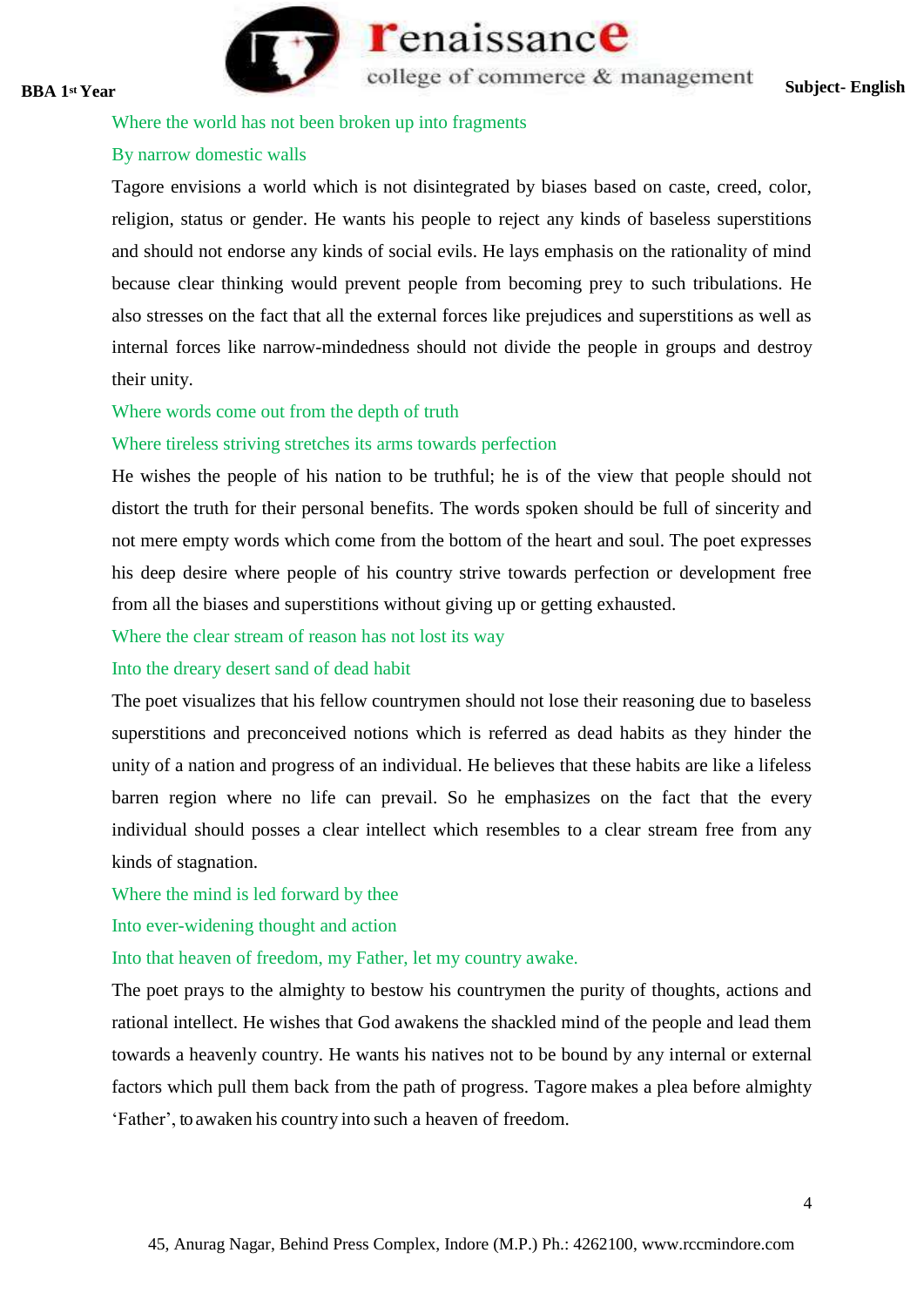**r**enaissance **BBA** 1<sup>st</sup> Year Subject- English

### **UNIT I Lesson-2**

**National Education: M. K. Gandhi**

## Text:

### NEW EDUCATION

New Education to be rooted in the Culture and Life of the People

### **National Education**

The curriculum and pedagogic ideas which form the fabric of modern education were imported from Oxford and Cambridge, Edinburgh and London. But they are essentially foreign, and till they are repudiated, there never can be national education. For the moment, we are not going to discuss the problem whether it is possible for India to do without European education; (and in this connection let us say that we regard the English as a mere special phenomenon of the European system). If India decides in the light of the need there is of fighting Europe with her own weapons, Industrialism, Capitalism, Militarism, and all the rest, in favor of making counterfeit Europeans of her children, soldiers, inventors of explosives, prostitutors of Science, forgetters of God, she must go forward on her path stern and open eyed, whatever the disaster. But in that case, she should make up her mind to do without national education, for, national education will not secure those ends, will not make her sons and daughters fit for the fulfillment of those functions. The fact to be realized is that India by the very fact of her long established and elaborated civilization had once the advantage of an educational system of her own, the only thing entitled to be called 'national'. But it was fundamentally distinct from the Anglo-Indian type and from the pseudo-national type that is its descendant. The question then is this: The choice must be clearly and finally made between national and foreign education, the choice of type and archetype, of meaning and purpose, of end and means. It has so far not been made. We are almost certain that the necessity for choosing is hardly realized. As long as confusion on this matter exists, 'national' education cannot flourish. And that for a simple reason. The Government is already imparting one type of education in respect of which it is impossible for any purely nonofficial body to complete. Official organization is bigger, it has more money, it has more prizes to offer. We believe that this root paradox will last as long as there is no hard and clear thinking about fundamentals. If, as a result of careful decisions, we promise to the people that the education we offer will be truly Indian and not a mere inferior prototype of the education offered in the schools and colleges of Government, people are bound to listen to us. We believe that the folk who suffer from the effects of the existing arrangements, who deplore social disruption, who are stricken by the waste of youth, will be thankful to find an avenue of escape. Institutions that stand for the inevitable revolution for the restoration of national and social continuum will have in their hands the secret of the future. For that which should be remembered is this. The greatest visible evil of the present educational method, in itself evidence of deeper defects, is, that it has broken up the continuity of our existence. All sound education is meant to fit one generation to take up the burden of the previous and to keep up the life of the community without breach or disaster. The burden of social life is continuous, and if at at any stage one generation gets completely out of touch with the efforts of its predecessors or in anywise gets ashamed of itself or its culture, it is lost. The force that maintains society together is a series of high loyalties, loyalty to faith, calling, parents, family, dharma. The ancient educational system in India certainly maintained the long tradition of pride and service, the place of every order within the body social and body politic. It is equally certain that modern, foreign, non-national education makes young people unfit for any useful function in life. The vast majority of people that sent their children to the English schools were agriculturists, men and women with a deep and abiding faith in God. There is no doubt that the young people when they came back knew not a thing about agriculture, were indeed deeply contemptuous of the calling of their fathers and professed to have outgrown all faith in God or in His fulfilling providence. The fact that the tragedy of this destructive breach was limited by the need of Government for only a specified number of clerks and deputies, should not really mask the reality of the transaction. 'Reforms' have succeeded 'Reforms' in the educational system, Commissions have considered the case of the Universities, primary instruction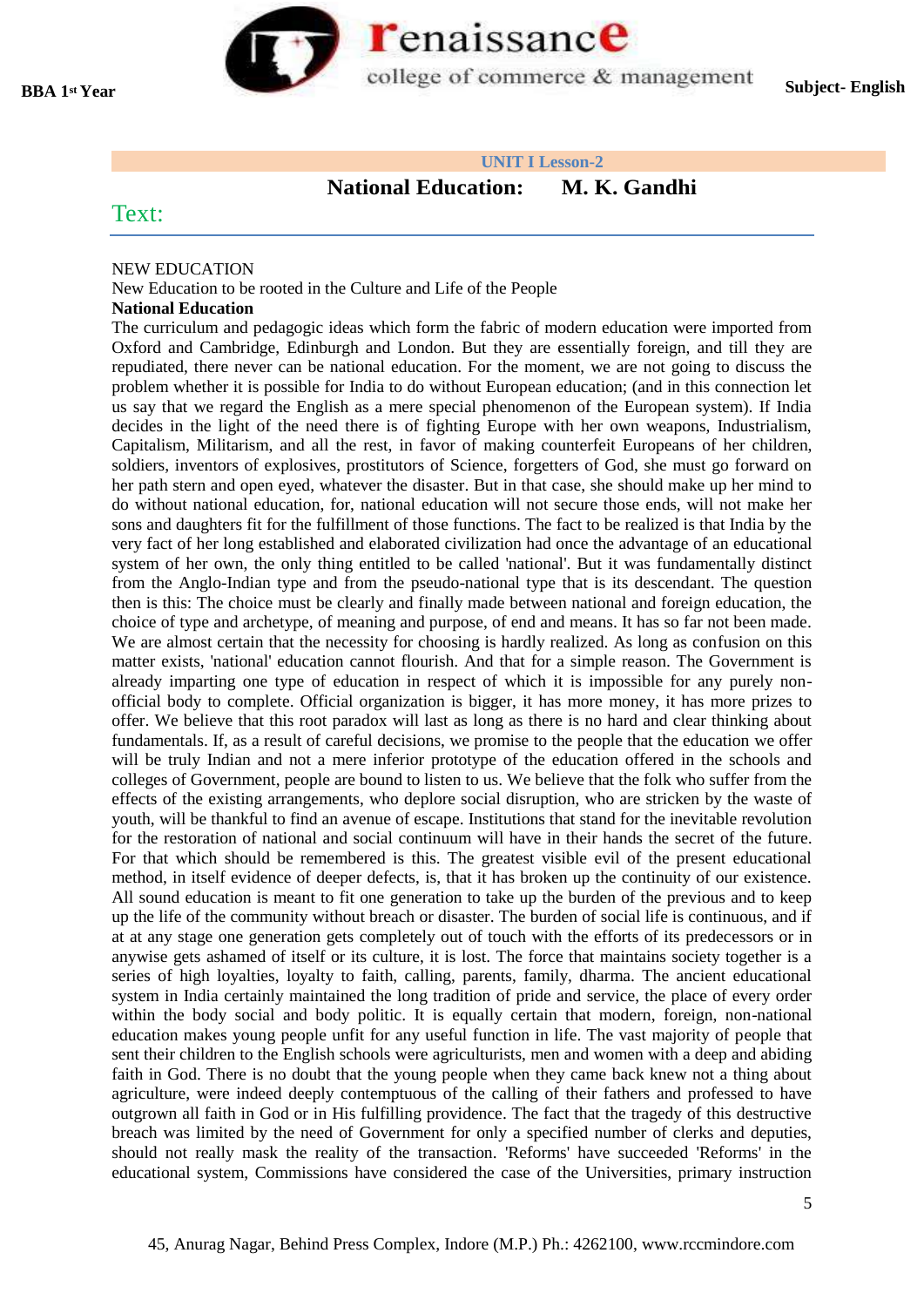



has been sought to be made compulsory ; but there has never been the remotest perception of the fact that the whole thing is an evil because it was destroying the very foundations of all national life and growth. The system must be scrapped; enquiry must be made promptly as to what constituted the elements of education before Indian Universities were constituted, before Lord Macaulay wrote his fatal minutes. Promptness is essential, because the race of old teachers is nearly extinct and the secret of their methods may die with them. The resuscitation of those curricula may mean the disappearance of political history and geography; but the prospect does not disturb us in the slightest. We have been trying to get at the elements of the old curricula at least in one part of the country and we dare aver in all conscience that they strike us as infinitely more efficient and satisfactory than the latest thing come out of Europe. But we confess it is a layman's opinion. That is why we should like to have the matter investigated by experts. If it is done and its consequences faced, we are confident that the people of the land will have reason to be highly thankful.

Almost from the commencement, the text-books (today) deal, not with things the boys and the girls have always to deal with in their homes, but things to which they are perfect strangers. It is not through the text-books that a lad learns what is right and what is wrong in the home life. He is never taught to have any pride in his surroundings. The higher he goes, the farther he is removed from his home, so that at the end of his education he becomes estranged from his surroundings. He feels no poetry about the home life. The village scenes are all a sealed book to him. His own civilization is presented to him as imbecile, barbarous, superstitious and useless for all practical purposes. His education is calculated to wean him from his traditional culture. And if the mass of educated youths are not entirely denationalized, it is because the ancient culture is too deeply imbedded in them to be altogether uprooted even by an education adverse to its growth. If I had my way, I would certainly destroy the majority of the present textbooks and cause to be written text-books which have a bearing on and correspondence with the home life, so that a boy as he learns may react upon his immediate surroundings.

### **No Relation to Environment**

Unfortunately the system of education has no connection with our surroundings which therefore remain practically untouched by the education received by a microscopic minority of boys and girls of the nation.

With the best motives in the world, the English tutors could not wholly understand the difference between English and Indian requirements. Our climate does not require the buildings which they need. Nor do our children brought up in predominantly rural environment need the type of education the English children brought up in surroundings predominantly urban need. When our children are admitted to schools, they need, not slate and pencil and books, but simple village tools which they can handle freely and remuneratively. This means a revolution in educational methods. But nothing short of a revolution can put education within reach of every child of school-going age. It is admitted that so-called knowledge of the three R's that is at present given in Government schools is of little use to the boys and girls in afterlife. Most of it is forgotten inside of one year, if only for want of use. It is not required in their village surroundings. But if a vocational training in keeping with their surroundings was given to the children, they would not only repay the expenses incurred in the schools but would turn that training to use in afterlife. I can imagine a school entirely self-supporting, if it became, say, a spinning and weaving institution with perhaps & cotton field attached to it. The scheme I am adumbrating does not exclude literary training. No course of primary instruction would considered complete that did not include reading, writing and arithmetic. Only, reading and writing would come during the last year when really the boy or girl is readiest for learning the alphabet correctly. Handwriting is an art. Every letter must be correctly drawn, as an artist would draw his figures. This can only be done if the boys and girls are first taught elementary drawing. Thus side by side with vocational training which occupy most of the day at school, they would be receiving vocal instruction in elementary history, geography and arithmetic. They would learn manners, have objectlessons in practical sanitation and hygiene, all of which they would take their homes in which they would become silent revolutionists.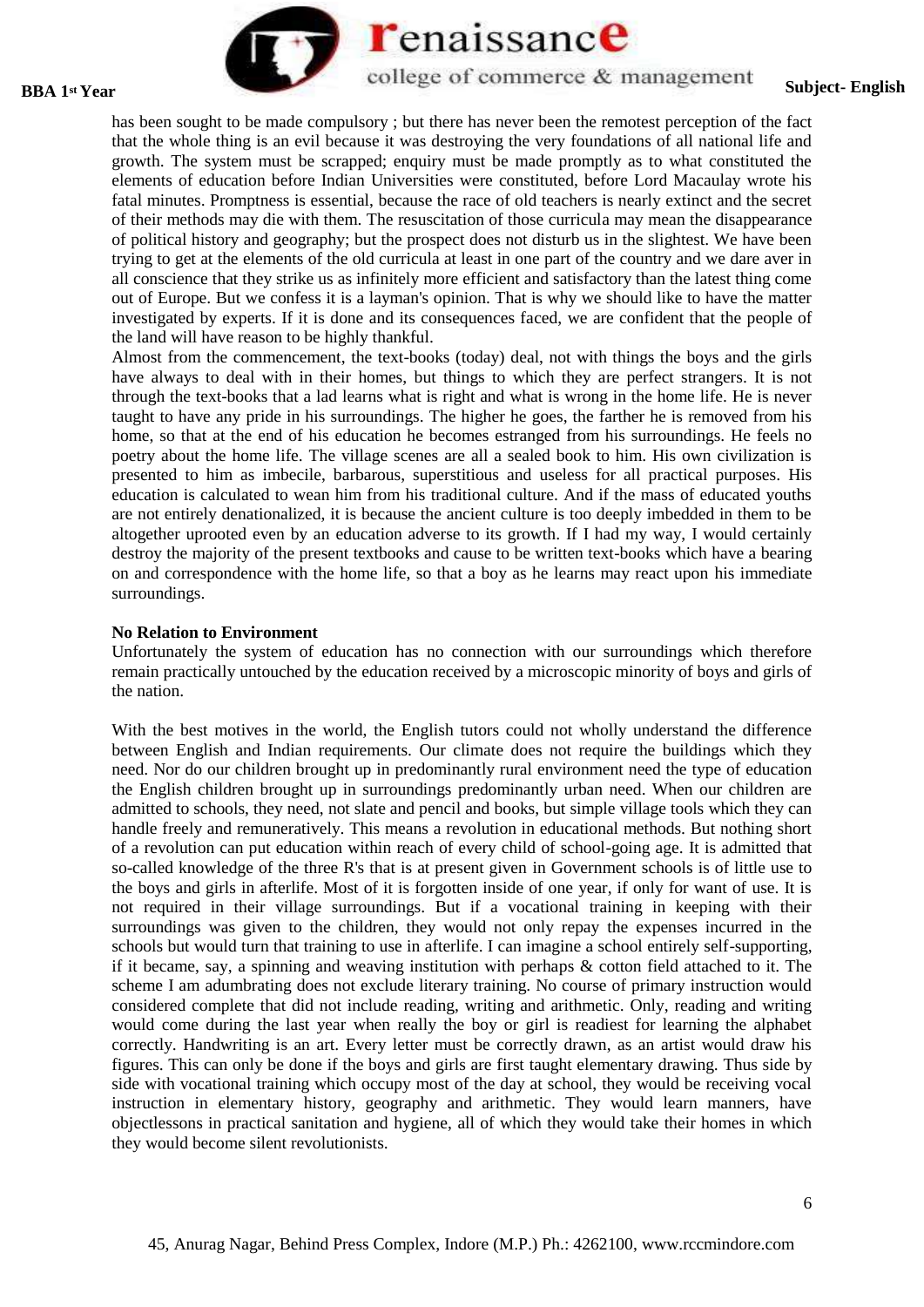

7

Pedagogic – related to teaching Repudiated – to reject Capitalism – economic system based on the private ownership Counterfeit – fake Pseudo – artificial Descendant – successor Archetype – example Paradox – a statement that contradicts itself Deplore – express strong disapproval of something Contemptuous – expressing deep hatred Layman – a person without professional or specialized knowledge in a particular subject Scrapped – discard Promptness – doing something quickly Imbecile – stupid Wean – to detach from a source of dependence Three  $R$ 's – reading, writing and arithmetic About the author:

Mahatma Gandhi is known as the 'Father of the Nation' because he laid the true foundation of independent India with his noble ideals and supreme sacrifice. He was fondly called ‗Bapu'. Mohandas Karamchand Gandhi was born on 2nd October 1869 at Porbandar, a small town on the Western Coast of India, which was then a tiny state in Kathiawar. Mohandas went to England to study law and returned as a lawyer in 1890. He moved to South Africa in 1893 to represent an Indian merchant in a lawsuit. He lived for twenty-one years in South Africa. He started the Satyagraha movement in South Africa against the unjust treatment done to the Indians there by the British. In January 1914 Gandhi returned to India with only one ambition to serve his people and bring freedom in his country. After much wandering for a year, he finally settled down on the banks of the river Sabarmati on the outskirts of Ahmedabad, where he founded an Ashram in 1915. He named it Satyagraha Ashram. When the Rowlatt Act was passed that denied the civil liberties of the Indians, Gandhi finally got into active Indian politics. He became the forefront of the freedom struggle and within a few years he became the undisputed leader of the national movement for freedom. He became the President of Indian National Congress. Gandhi launched three mass movements, namely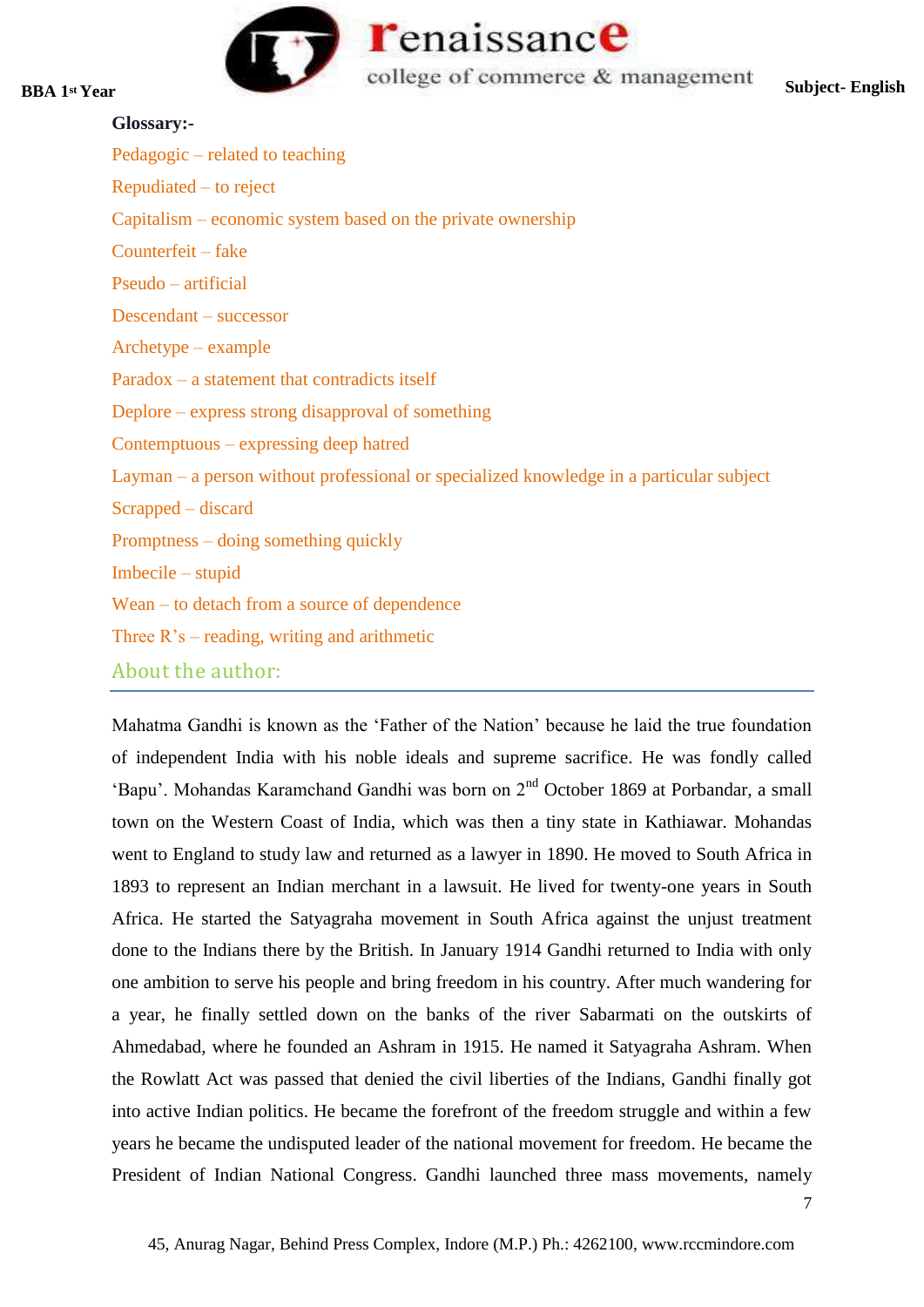

Non-cooperation movement in 1920, Civil Disobedience movement in 1939 with his famous ‗Dandi March' to break the salt law and Quit India movement in 1942. Those three movements shook the foundation of British Empire in India and brought millions of Indians together into the freedom struggle movement. Gandhi advocated non-violence and Satyagraha as his chief weapons to achieve freedom. Gandhi's guidance and influence also empowered and encouraged many women to be a part of the freedom movement. Finally our country attained freedom on  $15<sup>th</sup>$  August 1947.

# Summary:

Gandhiji in this essay 'National Education; presented his views on that kind of education which is most suitable for India. There have been various kinds of reaction to his views but he is firm in his opinion that the system of education prevailing in India is defective. It has been introduced by an unjust government. Thoroughly unrelated to Indian culture this kind of education is merely intellectual. It does not fulfill the needs of the heart. In other words, it does not inculcate the virtue of sympathy, fellow-feeling, kindness and compassion in the young pupils. It does not teach the virtue of physical culture.

Secondly the existing education is imparted through a foreign language and in the India context this is unreal. The text books prescribed for our students deal with matters unrelated to the home life and village life of the pupils. The contents of text books are unknown to them. Therefore these text books do not inspire the students to take pride in their surroundings. The higher the education the more separated are the students from their home life and environment. They become cut off from villagers where they belong.

Gandhiji continues that the present system of education teaches the learners that their civilization is stupid, savage, superstitious and practically useless. So the students are separated from their traditional culture. Indian children are so firmly set in their ancient culture that the existing defective system of education has not been able to separate them completely from it. If the author had his way he would destroy all the present text books and replace them with new ones related to the real life of children.

Text books in India instead of merely being related to studies should be relevant to the real life of the people as most of them practice agriculture as a life-long occupation. The existing system of education makes the students unfit for physical work. Indian students when grow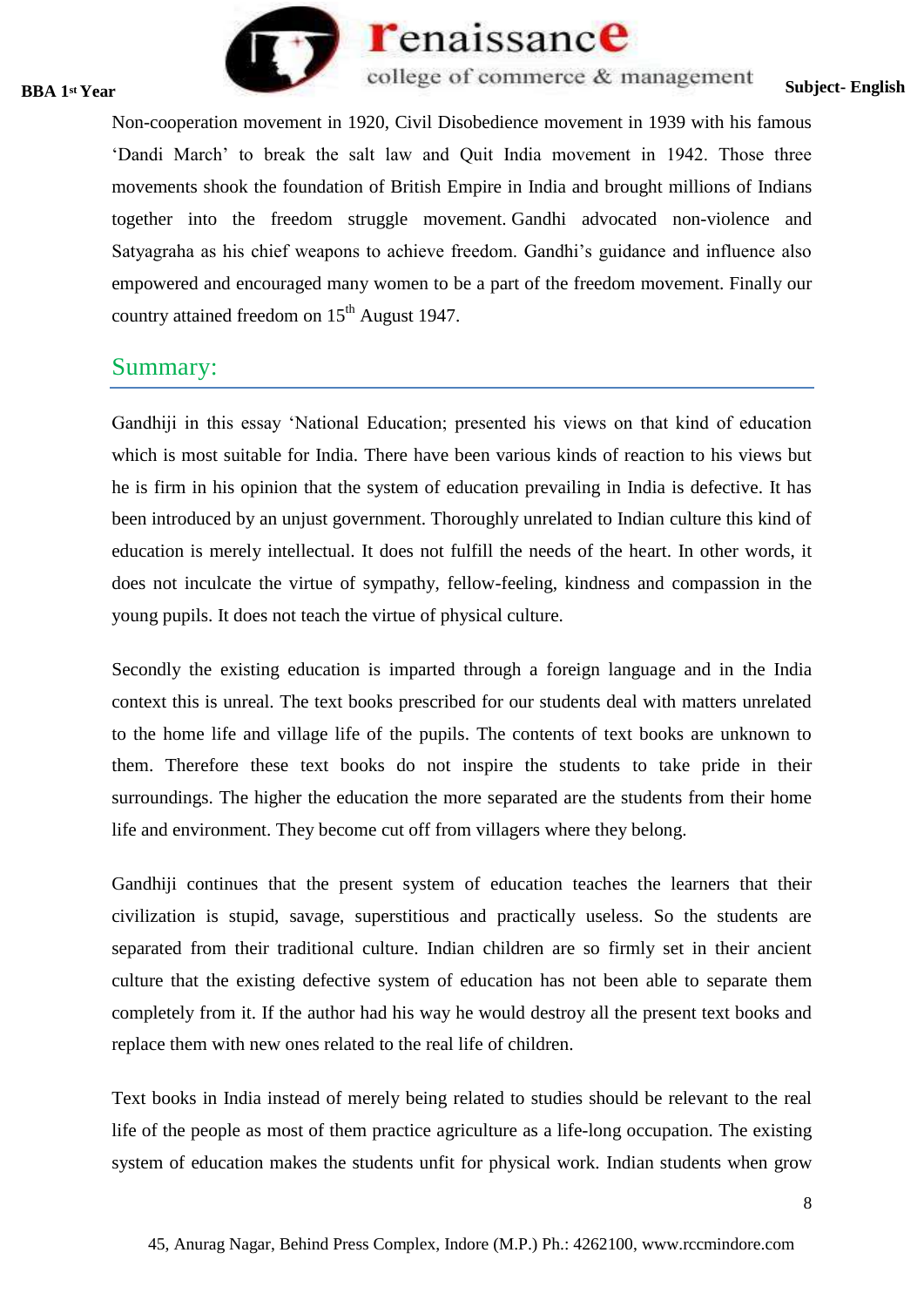



9

up have to earn their livelihood by manual labor. So they should be taught the great virtues of physical labor. It is sad that Indian students in school hate manual labor and consider it undignified to do it.

The vast majority of people in India are poor. Therefore Gandhiji recommends that education in India should be free and universal, but if universal education is introduced no government can finance it. Hence, our children must be made to finance their own education wholly or partly. They can do it by any kind of physical work, in general and spinning and weaving, in particular. Gandhiji's view is that cloth production by school students will be profitable and practicable. So it should be introduced in all schools throughout India. This will enable them to pay for their education and help them to adopt a suitable profession in their later life. This will certainly go a long way in making our school students self-reliant. Gandhiji pleads that contempt for manual labor must damage the interest of the nation. So all must try to appreciate and respect manual labor.

Gandhiji further turns to the education of the heart which is as important as the education of the mind. He says in this connection that books alone cannot take care of the education of the heart. The living touch of the teacher in this important matter is essential. Such persons are obviously incapable of imparting the education of the heart that can inspire the children to be kind, sympathetic, compassionate and patriotic. The medium of instruction in India is English which is a foreign language. This puts a lot of mental strain on the pupils and they do not feel interested to learn. Moreover, this makes them crammers and imitators. Taught in a foreign medium, they cannot pass on their knowledge to the family and the society.

What is most unfortunate is that education in an foreign medium has made our boys and girls foreigners in their own country. It has also prevented the development of Indian languages. In view of these problems, Gandhiji makes out a strong case in favor of Indian languages to be used as medium of instruction in our educational institutions. For this very reason text books should be prepared in India languages and introduced in Schools.

In conclusion, Gandhiji clarifies that he is not hostile to the learning of English that is very essential for carrying on International commerce and diplomacy. Those who possess language learning talents should read this language because it contains some if the richest treasures of human thought and culture. However one should love and appreciate one's own culture first and then turn to other cultures. Our culture is one of the richest in the entire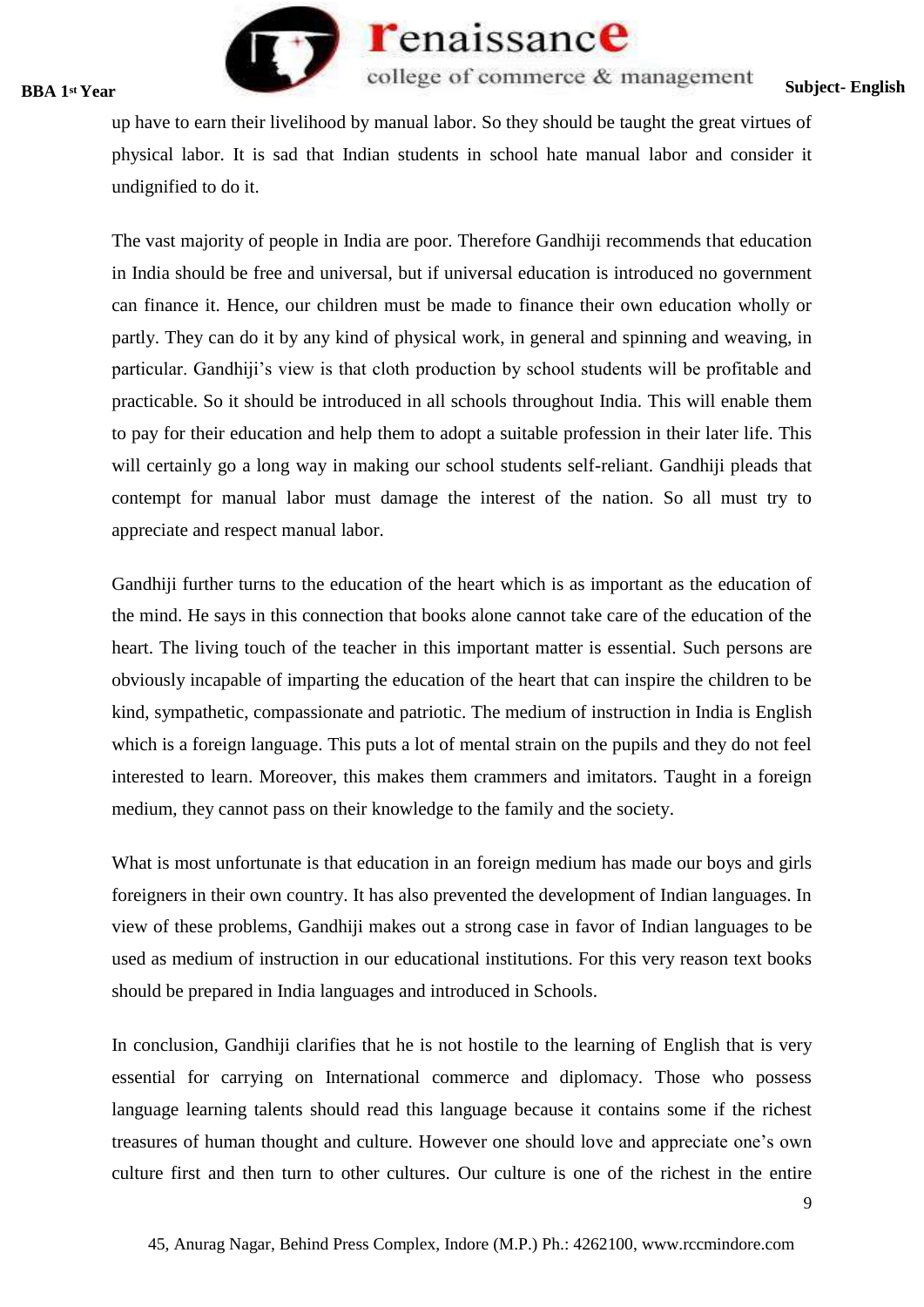

world and all should understand and appreciate its virtues. Gandhiji finally says that an academic study of our culture will never be useful unless it is practiced in our daily lives. But, he finally warns that no one should look down upon other cultures. On the contrary, respect for other cultures will benefit the growth and enrichment of our own culture.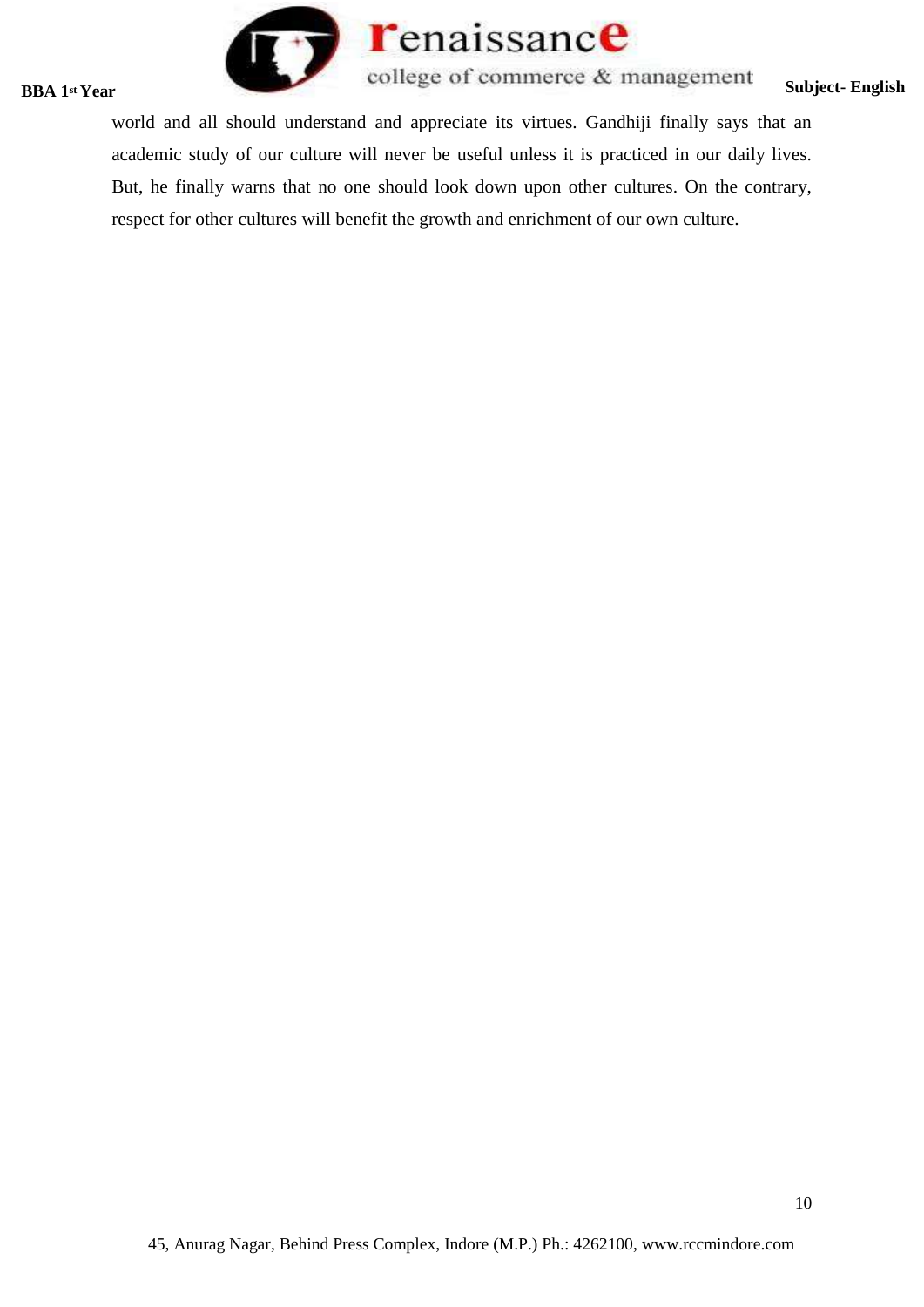

**UNIT I Lesson-3**

# Text:

An astrologer passing through the village foretold that Velan would live in a three-storeyed house surrounded by many acres of garden. At this everybody gathered round young Velan and made fun of him. For Koppal did not have a more ragged and godforsaken family than Velan's. His father had mortgaged every bit of property he had, and worked, with his whole family, on other people's lands in return for a few annas a week . . . A three-storeyed house for Velan indeed! . . . But the scoffers would have congratulated the astrologer if they had seen Velan about thirty or forty years later. He became the sole occupant of Kumar Baugh that palatial house on the outskirts of Malgudi town.

When he was eighteen Velan left home. His father slapped his face one day for coming late with the midday-meal, and he did that in the presence of others in the field. Velan put down the basket, glared at his father and left the place. He just walked out of the village, and walked on and on till he came to the town. He starved for a couple of days, begged wherever he could and arrived in Malgudi, where after much knocking about, an old man took him on to assist him in laying out a garden. The garden existed only in the mind of the gardener. What they could see now was acre upon acre of weed-covered land. Velan's main business consisted in destroying all the vegetation he saw. Day after day he sat in the sun and tore up by hand the unwanted plants. And all the jungle gradually disappeared and the land stood as bare as a football field. Three sides of the land were marked off for an extensive garden, and on the rest was to be built a house. By the time the mangoes had sprouted they were laying the foundation of the house. About the time the margosa sapling had shot up a couple of yards, the walls were also coming up.

The flowers—hibiscus, chrysanthemum, jasmine, roses and canna—in the front park suddenly created a wonderland one early summer. Velan had to race with the bricklayers. He was now the chief gardener, the old man he had come to assist having suddenly fallen ill. Velan was proud of his position and responsibility. He keenly watched the progress of the bricklayers and whispered to the plants as he watered them, 'Now look sharp, young fellows. The building is going up and up every day. If it is ready and we aren't, we shall be the laughingstock of the town.' He heaped manure, aired the roots, trimmed the branches and watered the plants twice a day, and on the whole gave an impression of hustling nature; and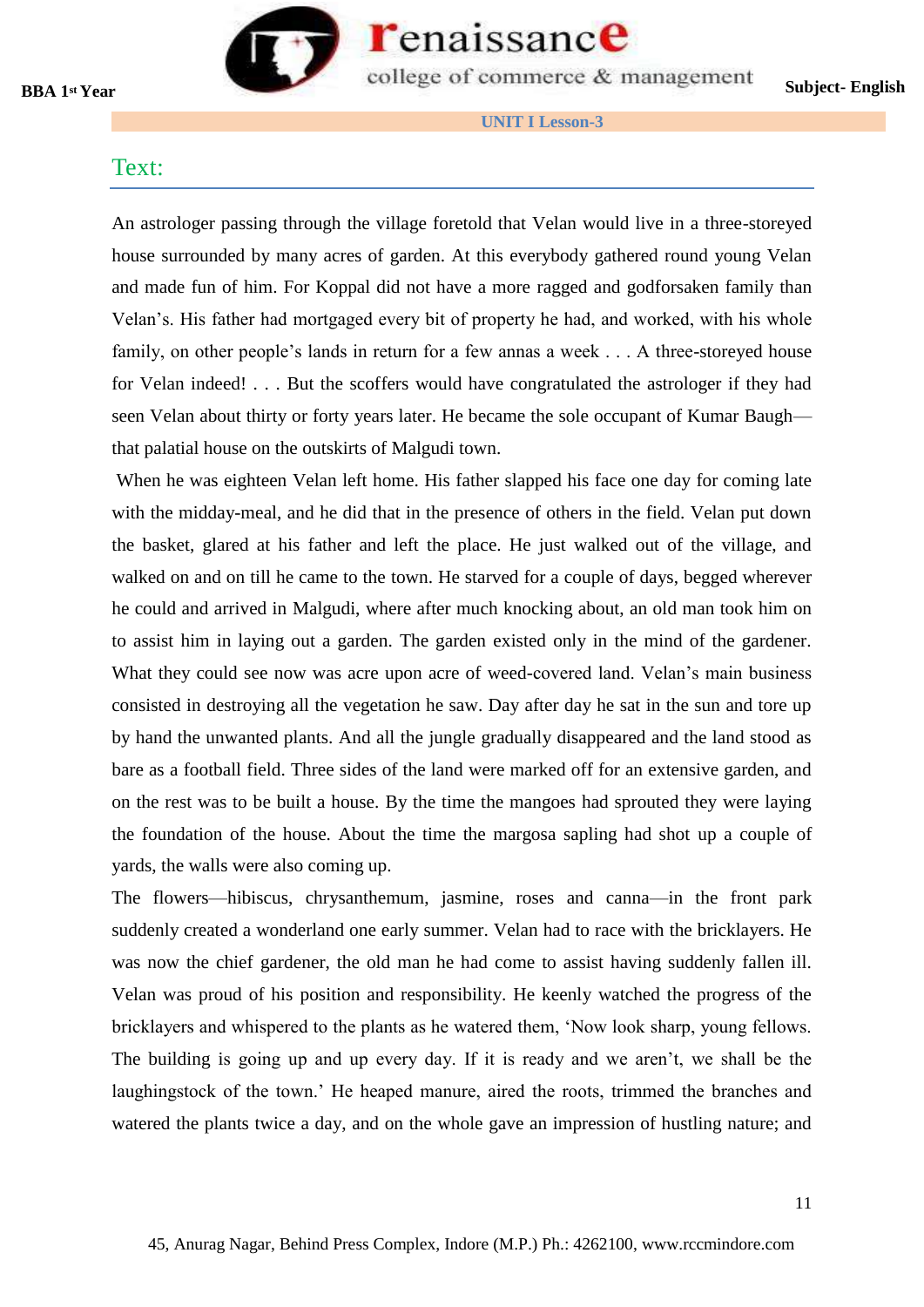

nature seemed to respond. For he did present a good-sized garden to his master and his family when they came to occupy the house.

The house proudly held up a dome. Balconies with intricately carved woodwork hung down from the sides of the house; smooth, rounded pillars, deep verandas, chequered marble floors and spacious halls, ranged one behind another, gave the house such an imposing appearance that Velan asked himself, 'Can any mortal live in this? I thought such mansions existed only in Swarga Loka.' When he saw the kitchen and the dining room he said, 'Why, our whole village could be accommodated in this eating place alone!' The house-builder's assistant told him, 'We have built bigger houses, things costing nearly two lakhs. What is this house? It has hardly cost your master a lakh of rupees. It is just a little more than an ordinary house, that is all . . .' After returning to his hut Velan sat a long time trying to grasp the vision, scope and calculations of the builders of the house, but he felt dizzy. He went to the margosa plant, gripped its stem with his fingers and said, 'Is this all, you scraggy one? What if you wave your head so high above mine? I can put my fingers around you and shake you up like this. Grow up, little one, grow up. Grow fat. Have a trunk which two pairs of arms can't hug, and go up and spread. Be fit to stand beside this palace; otherwise I will pull you out.'

When the margosa tree came up approximately to this vision, the house had acquired a mellowness in its appearance. Successive summers and monsoons had robbed the paints on the doors and windows and woodwork of their brightness and the walls of their original colour, and had put in their place tints and shades of their own choice. And though the house had lost its resplendence, it had now a more human look. Hundreds of parrots and mynas and unnamed birds lived in the branches of the margosa, and under its shade the master's greatgrandchildren and the (younger) grandchildren played and quarreled. The master walked about leaning on a staff. The lady of the house, who had looked such a blooming creature on the inauguration day, was shrunken and grey and spent most of her time in an invalid's chair on the veranda, gazing at the garden with dull eyes. Velan himself was much changed. Now he had to depend more and more upon his assistants to keep the garden in shape. He had lost his parents, his wife and eight children out of fourteen. He had managed to reclaim his ancestral property, which was now being looked after by his sons-in-law and sons. He went to the village for Pongal, New Year's and Deepavali, and brought back with him one or the other of his grandchildren, of whom he was extremely fond.

Velan was perfectly contented and happy. He demanded nothing more of life. As far as he could see, the people in the big house too seemed to be equally at peace with life. One saw no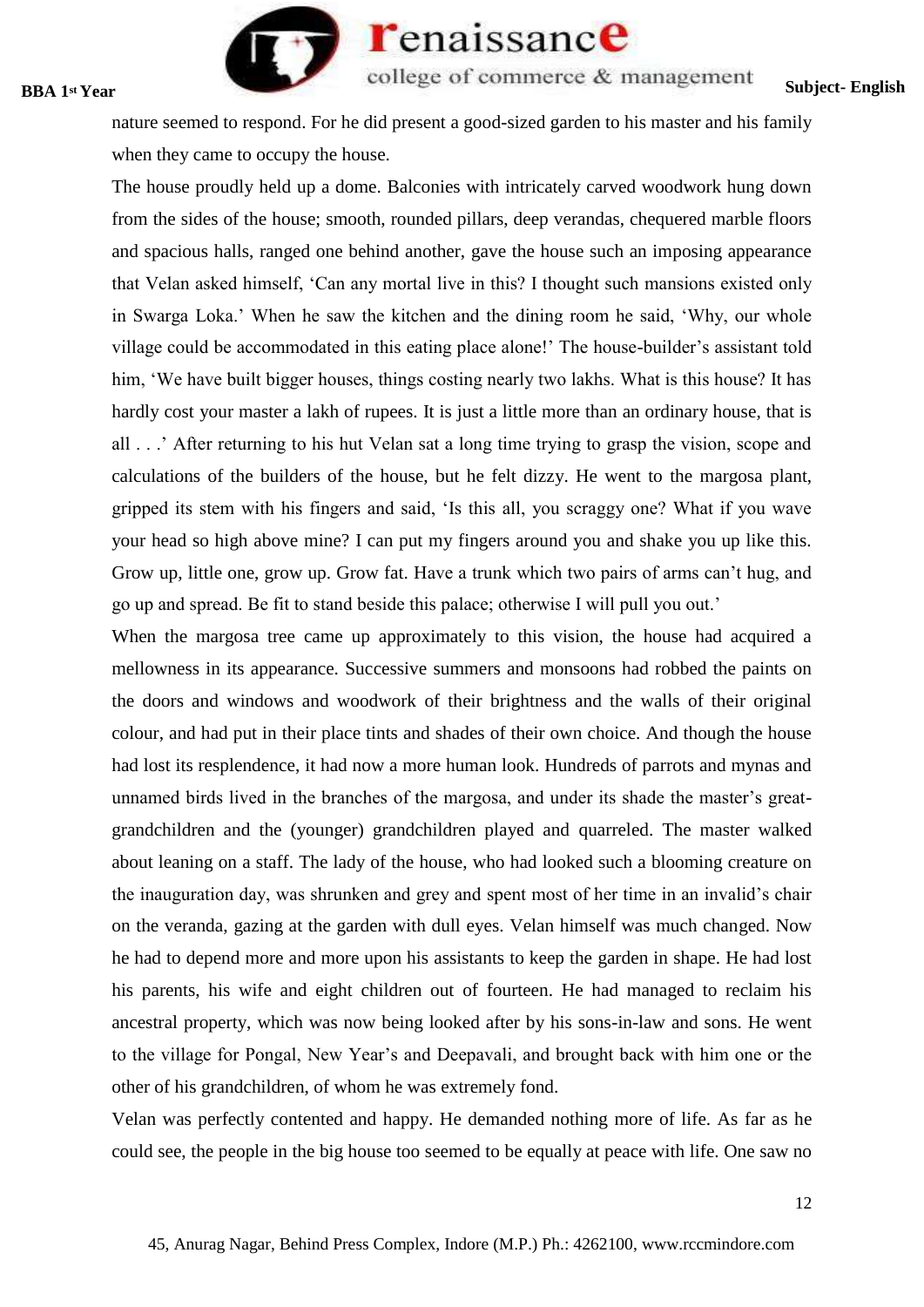



reason why these good things should not go on and on forever. But Death peeped around the corner. From the servants' quarters whispers reached the gardener in his hut that the master was very ill and lay in his room downstairs (the bedroom upstairs so laboriously planned had to be abandoned with advancing age). Doctors and visitors were constantly coming and going, and Velan had to be more than ever on guard against ‗flower-pluckers'. One midnight he was awakened and told that the master was dead. 'What is to happen to the garden and to me? The sons are no good,' he thought at once.

And his fears proved to be not entirely groundless. The sons were no good, really. They stayed for a year more, quarreled among themselves and went away to live in another house. A year later some other family came in as tenants. The moment they saw Velan they said, ‗Old gardener? Don't be up to any tricks. We know the sort you are. We will sack you if you don't behave yourself.' Velan found life intolerable. These people had no regard for a garden. They walked on flower beds, children climbed the fruit trees and plucked unripe fruits, and they dug pits on the garden paths. Velan had no courage to protest. They ordered him about, sent him on errands, made him wash the cow and lectured to him on how to grow a garden. He detested the whole business and often thought of throwing up his work and returning to his village. But the idea was unbearable: he couldn't live away from his plants. Fortune, however, soon favoured him. The tenants left. The house was locked up for a few years. Occasionally one of the sons of the late owner came round and inspected the garden. Gradually even this ceased. They left the keys of the house with Velan. Occasionally a prospective tenant came down, had the house opened and went away after remarking that it was in ruins—plaster was falling off in flakes, paint on doors and windows remained only in a few small patches and white ants were eating away all the cupboards and shelves . . . A year later another tenant came, and then another, and then a third. No one remained for more than a few months. And then the house acquired the reputation of being haunted.

Even the owners dropped the practice of coming and seeing the house. Velan was very nearly the master of the house now. The keys were with him. He was also growing old. Although he did his best, grass grew on the paths, weeds and creepers strangled the flowering plants in the front garden. The fruit trees yielded their load punctually. The owners leased out the whole of the fruit garden for three years.

Velan was too old. His hut was leaky and he had no energy to put up new thatch. So he shifted his residence to the front veranda of the house. It was a deep veranda running on three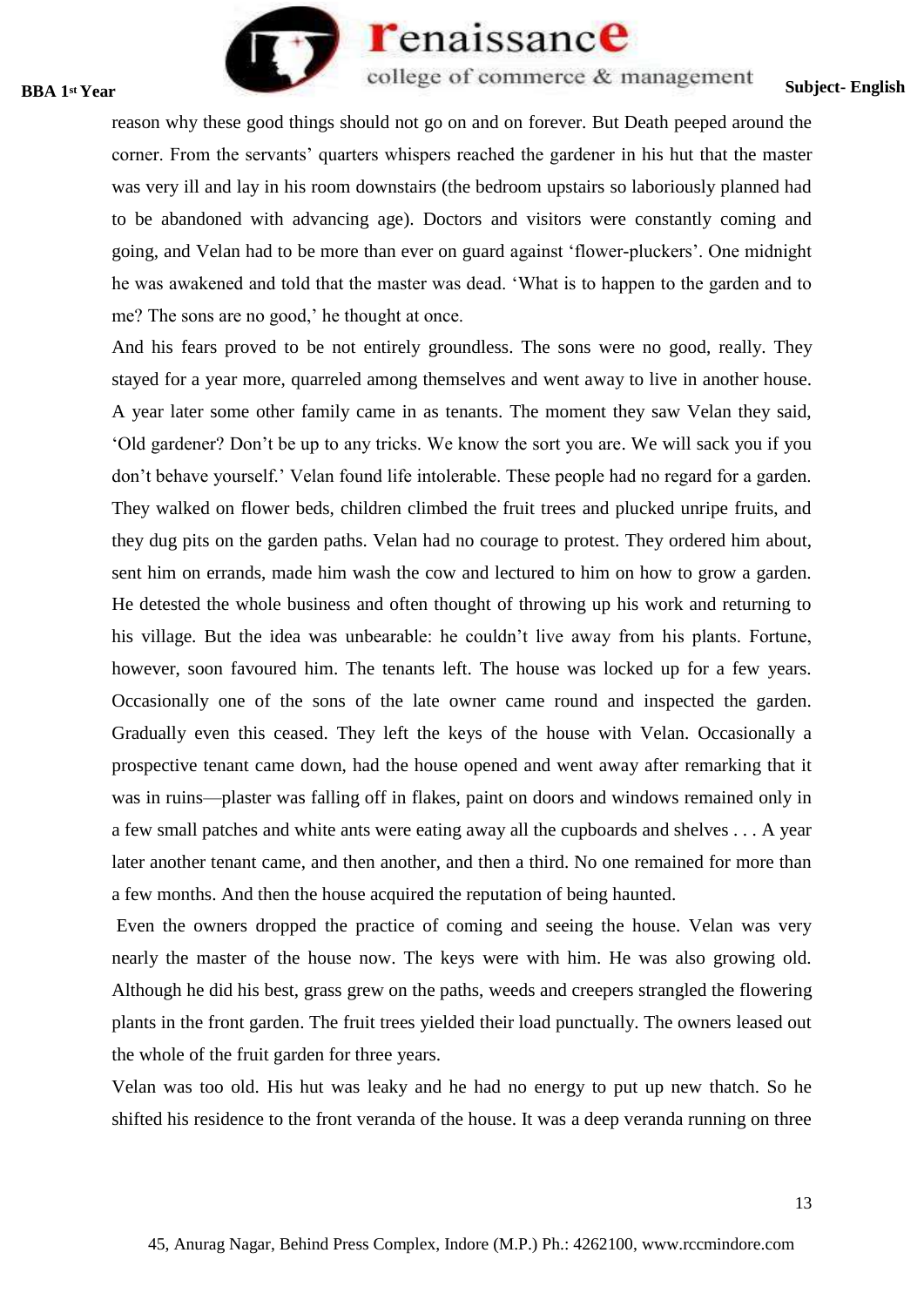

sides, paved with chequered marble. The old man saw no reason why he should not live there. He had as good a right as the bats and the rats.

When the mood seized him (about once a year) he opened the house and had the floor swept and scrubbed. But gradually he gave up this practice. He was too old to bother about these things.

Years and years passed without any change. It came to be known as the 'Ghost House', and people avoided it. Velan found nothing to grumble about in this state of affairs. It suited him excellently. Once a quarter he sent his son to the old family in the town to fetch his wages. There was no reason why this should not have gone on indefinitely. But one day a car sounded its horn angrily at the gate. Velan hobbled up with the keys.

‗Have you the keys? Open the gate,' commanded someone in the car.

‗There is a small side-gate,' said Velan meekly.

‗Open the big gate for the car!'

Velan had to fetch a spade and clear the vegetation which blocked the entrance. The gates opened on rusty hinges, creaking and groaning.

They threw open all the doors and windows, went through the house keenly examining every portion and remarked, 'Did you notice the crack on the dome? The walls too are cracked . . . There is no other way. If we pull down the old ramshackle carefully we may still be able to use some of the materials, though I am not at all certain that the wooden portions are not hollow inside . . . Heaven alone knows what madness is responsible for people building houses like this.'

They went round the garden and said, 'We have to clear every bit of this jungle. All this will have to go . . .' Some mighty person looked Velan up and down and said, 'You are the gardener, I suppose? We have not much use for a garden now. All the trees, except half a dozen on the very boundary of the property, will have to go. We can't afford to waste space. This flower garden . . . H'm, it is . . . old-fashioned and crude, and apart from that the front portion of the site is too valuable to be wasted . . .'

A week later one of the sons of his old master came and told Velan, 'You will have to go back to your village, old fellow. The house is sold to a company. They are not going to have a garden. They are cutting down even the fruit trees; they are offering compensation to the leaseholder; they are wiping out the garden and pulling down even the building. They are going to build small houses by the score without leaving space even for a blade of grass.'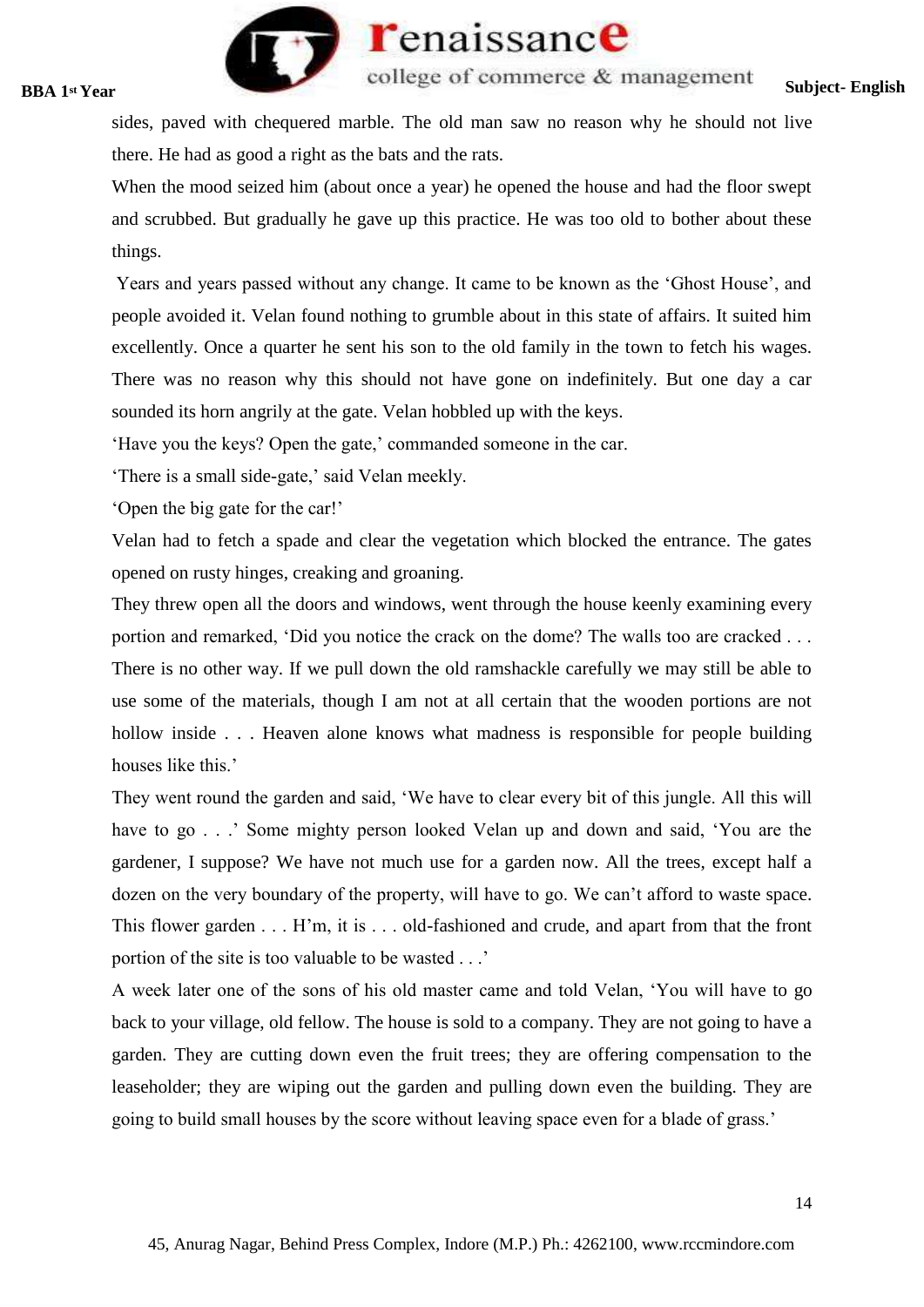

There was much bustle and activity, much coming and going, and Velan retired to his old hut. When he felt tired he lay down and slept; at other times he went round the garden and stood gazing at his plants. He was given a fortnight's notice. Every moment of it seemed to him precious, and he would have stayed till the last second with his plants but for the sound of an axe which stirred him out of his afternoon nap two days after he was given notice. The dull noise of a blade meeting a tough surface reached his ears. He got up and rushed out. He saw four men hacking the massive trunk of the old margosa tree. He let out a scream: 'Stop that!' He took his staff and rushed at those who were hacking. They easily avoided the blow he aimed. 'What is the matter?' they asked.

Velan wept. 'This is my child. I planted it. I saw it grow. I loved it. Don't cut it down . . .'

‗But it is the company's orders. What can we do? We shall be dismissed if we don't obey, and someone else will do it.'

Velan stood thinking for a while and said, ‗Will you at least do me this good turn? Give me a little time. I will bundle up my clothes and go away. After I am gone do what you like.' They laid down their axes and waited.

Presently Velan came out of his hut with a bundle on his head. He looked at the tree-cutters and said, ‗You are very kind to an old man. You are very kind to wait.' He looked at the margosa and wiped his eyes. 'Brothers, don't start cutting till I am really gone far, far away.'

The tree-cutters squatted on the ground and watched the old man go. Nearly half an hour later his voice came from a distance, half-indistinctly: 'Don't cut yet. I am still within hearing. Please wait till I am gone farther.'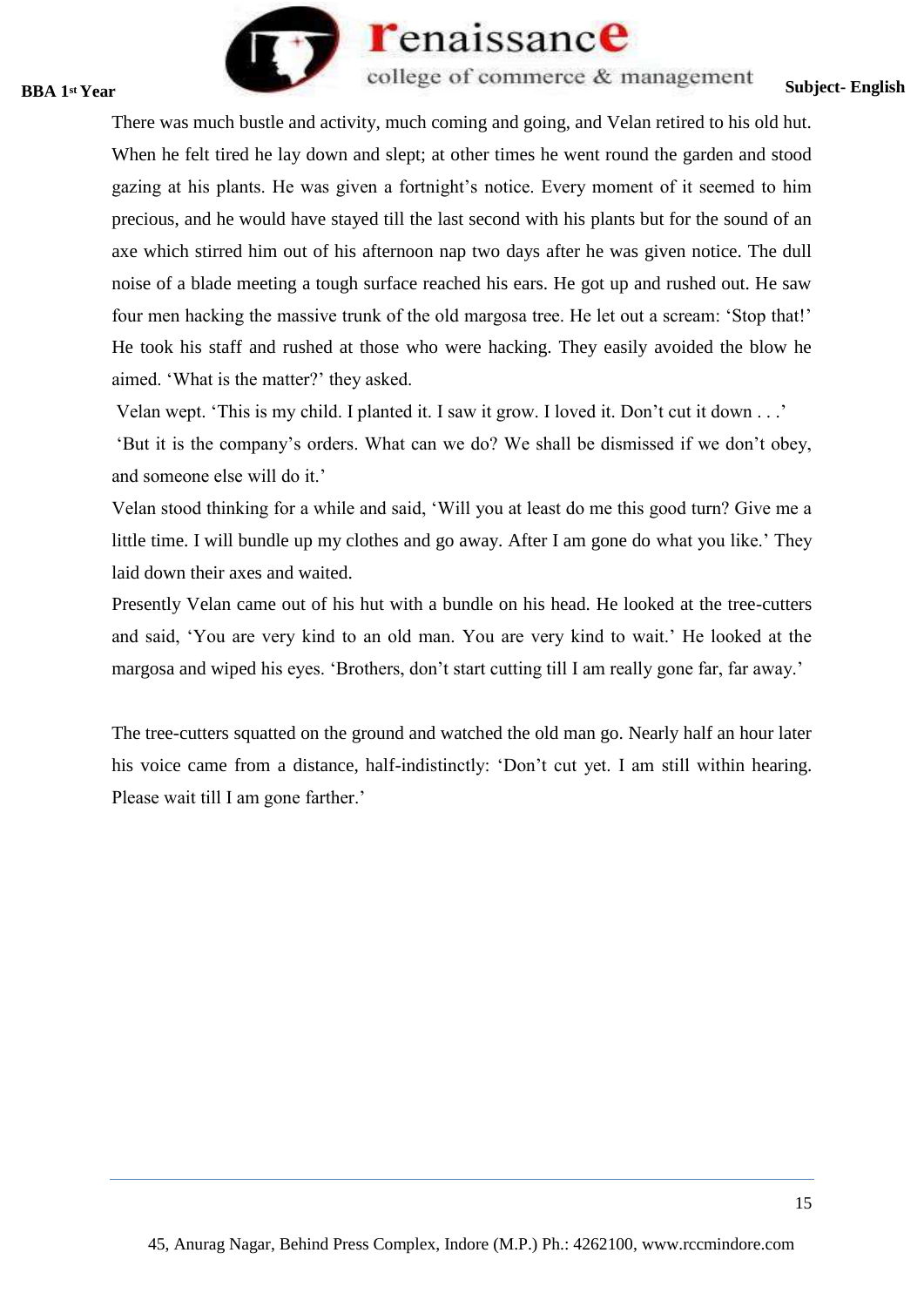

### About the author:

Rasipuram Krishnaswami Narayanswami, who was known by the name R.K. Narayan, was born in Madras, India, on Oct. 10, 1906. He was reared by his grandmother; Narayan completed his education in 1930 and briefly worked as a teacher, an editorial assistant, and a newspaperman before deciding to devote himself to writing. His first novel, 'Swami and Friends' (1935), is an episodic narrative recounting the adventures of a group of schoolboys. That book and much of Narayan's later works are set in the fictitious South Indian town of Malgudi. Narayan's second novel, Bachelor of Arts (1939), marked the beginning of his reputation in England. His fourth novel, The English Teacher*,* published in 1945, was partly autobiographical, concerning a teacher's struggle to cope with the death of his wife. In 1953, Michigan State University published it under the title ‗Grateful to Life and Death'*,* along with his novel 'The Financial Expert' they were Narayan's first books published in the United States. Subsequent publications of his novels, especially 'Mr. Sampath', 'Waiting for the Mahatma', 'The Guide', 'The Man-eater of Malgudi' and 'The Vendor of Sweets', established Narayan's reputation in the West. Many critics consider 'The Guide' (1958) to be Narayan's masterpiece. 'The Guide' is written in a complex series of flashbacks, it concerns a tourist guide who seduces the wife of a client, prospers, and ends up in jail. The novel won India's highest literary honor 'Sahitya Akademi Award' in 1960 and it was adapted for the off-Broadway stage in 1968. At least two of Narayan's novels, ‗Mr. Sampath' (1949) and ‗The Guide' (1958), were adapted for the movies. Narayan usually wrote for an hour or two a day, composing fast, often writing as many as 2,000 words and seldom correcting or rewriting. Narayan typically portrays the peculiarities of human relationships and the ironies of Indian daily life, in which modern urban existence clashes with ancient tradition. His style is graceful, marked by friendly humor, elegance, and simplicity.

# Summary:

Velan's father was a poor man and nobody could have thought that one day Velan would live in a three- storied building. But the prophesy by an astrologer came true and in his later life he became the sole occupant of Kumar Baugh, a palatial town on the outskirts of Malgudi town.

When Velan was eighteen he left home. His father slapped him one day for coming late with the midday meal. This enraged Velan so much that he decided to leave home. He walked out of the village and walked on till he came to the town. Here he starved for a couple of days. Then he finally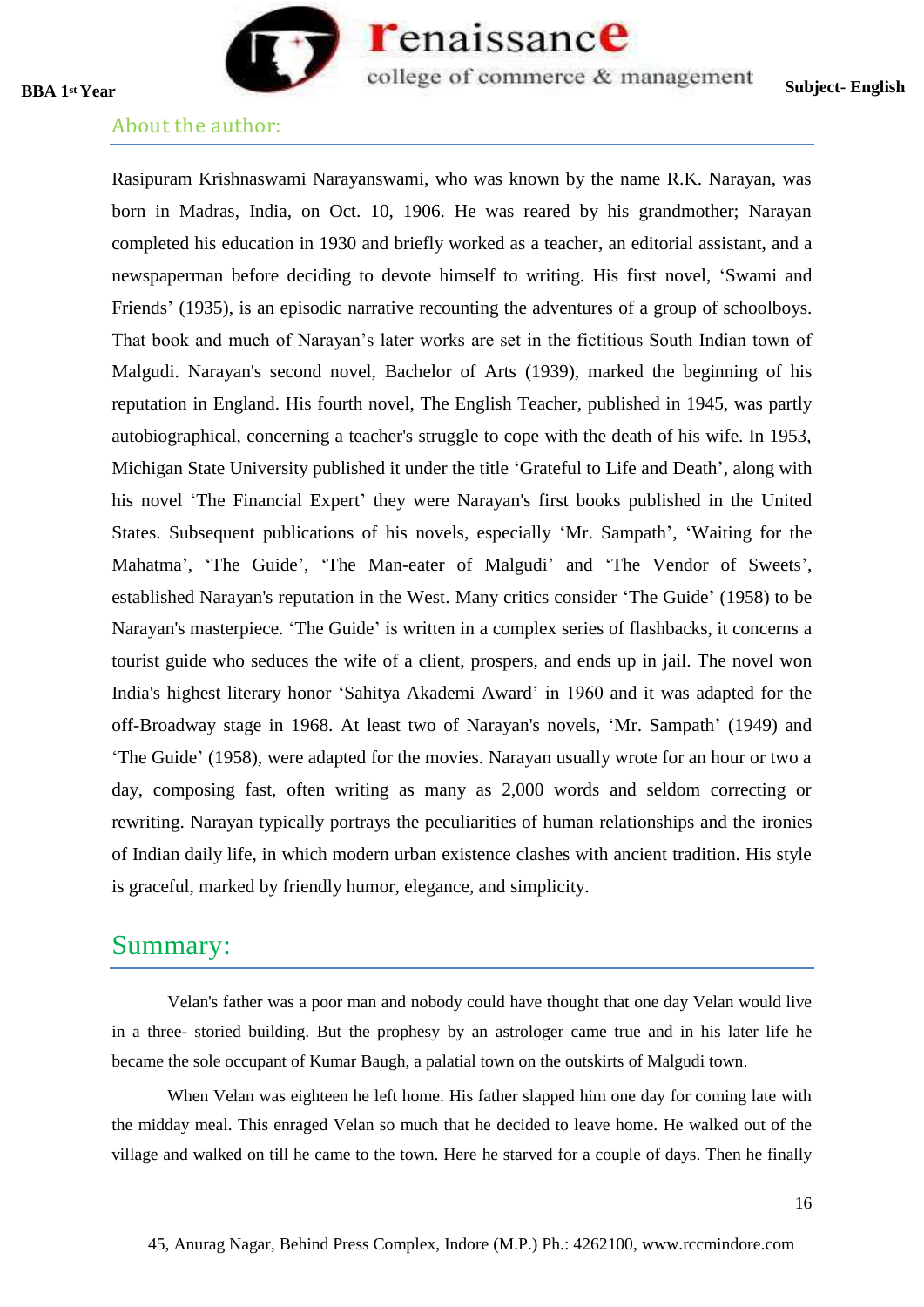



came to Malgudi. Here an old man took him as his assistant for laying a garden. Velan accepted the job and sat day after day in the sun to clear the land of the unwanted plants. Gradually the garden took shape. As the house came up, the garden also developed. By the time the margosa tree came up to the vision of Velan, the house had taken mellowness in its appearance. Its original brightness had disappeared.

Velan was contented and happy. In the meantime the old gardener who had originally employed him had died. Now he became the chief gardener. Velan married and had children. He lived in the servants' quarters. In the meantime the owner of the house became old. One day the master died. The sons of the old man were no good.

They stayed for a year more, quarreled among themselves, and went away to live in another house. The house was rented out. A year later another tenant came, and then another, and then another. No one remained for more than a few months. And then the house acquired the reputation of being haunted.

Gradually the owners of the house stopped coming to the house and see it. Velan became the sole occupant of the house. He was also growing old. Although he did his best, grass grew on paths, weeds and creepers also sprang up, the fruit garden was leased out by the owners for three years.

Years and years passed without any change. It came to be known as the 'Ghost House' and people avoided it. But Velan did not complain about anything. Once a quarter he sent his son to the old family in the town to fetch his wages. Velan wanted this state of affairs to go on indefinitely. But one day a car came up to the house. The doors and windows of the old house were thrown open. The people who came in the car belonged to a firm which wanted to purchase this house. They told Velan that they would cut the plants and naturally they would not require his services anymore.

There was much hustle and activity in and around the house. Soon cutter came to clean the surroundings. Velan was unhappy that they wanted to cut the margosa tree as well. Velan loved this tree like his own child. So he decided to leave the house. He requested the cutters to wait till he had gone out of the reach of the sound of their axes. He collected his belongs in a bundle and left the house. He requested them not cut the margosa tree till he was gone far away.

### **Critical Appreciation ofthe Axe:**

In The Axe by R.K. Narayan we have the theme of independence, making an identity, pride, dedication, prosperity, loss, control, change and acceptance. Taken from his Malgudi Days collection, the storyisnarratedinthethirdpersonbyanunnamednarrator andafterreadingthestorythereaderrealizesthat Narayan may be exploring the theme of independence. After Velan has been slapped by his father he abandons his father and sets out to find work for himself eventually becoming a gardener. This may be importantasVelanisdisplayinganindependentstreak.Heisshowinghisfatherthathecanmake itonhisown. That he does not need to be guided by his father. The old man who employs Velan is also interesting as he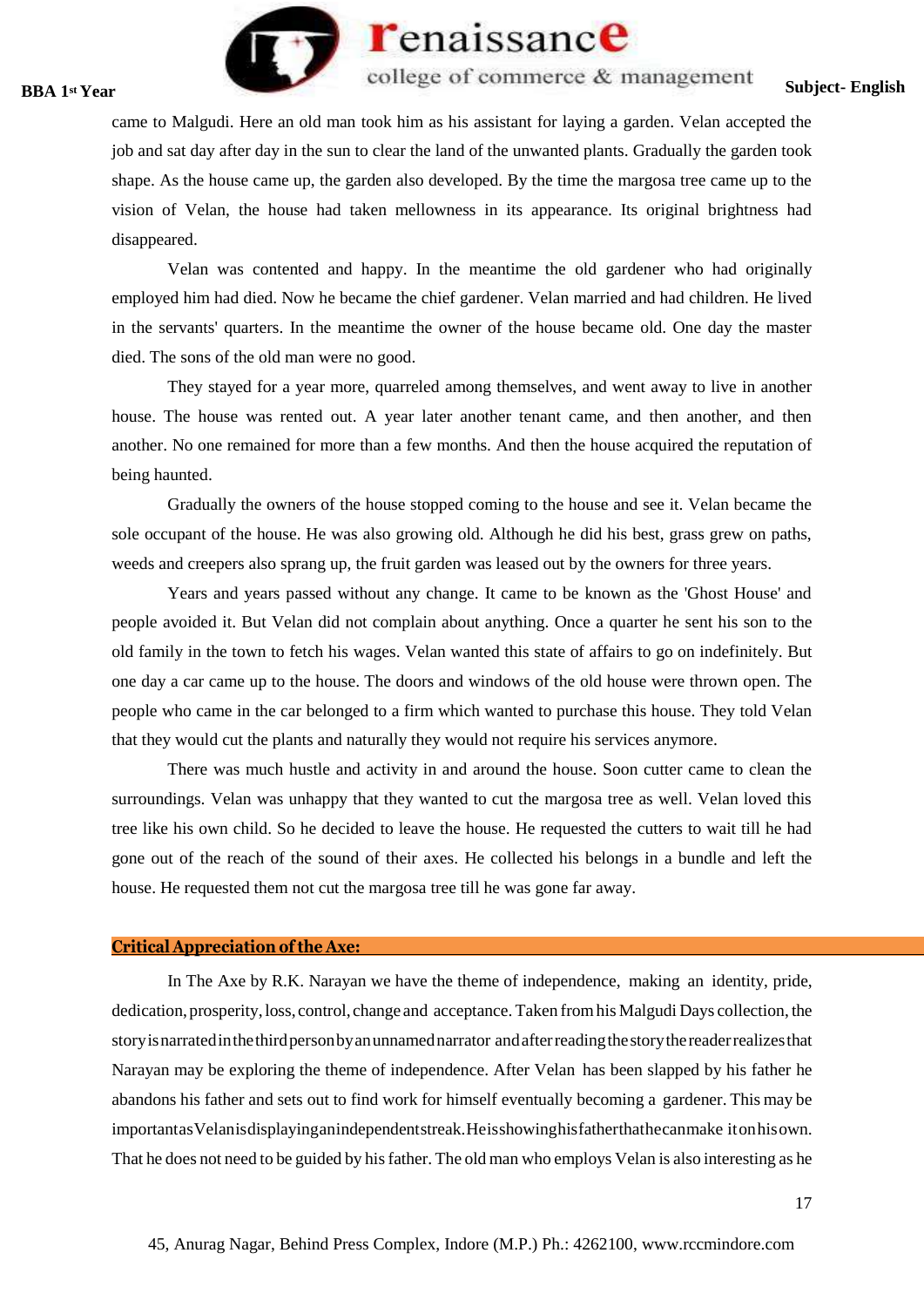



allows Velan to have complete control of the garden which would further suggest that Velan has a degree of independence in his life. Though he is answerable to the old man, the old man does not get in Velan'sway.Heleaves himtohisowndevices.Itisalsointerestingthatdespiteclaiminghisfather'sproperty onhisfather'sdeath.Velandoes notleave the garden preferringto stayin his hut bythe garden.Thismaybe important as it suggests that Velan is dedicated to the garden. Something that is also noticeable by the fact that Velan also talksto each plant and flower urging them on in growth. If anything Velan's world is dedicated or devoted to the garden.

It might also be a case that Narayan is comparing Velan's father to the oldman who owns the garden. Both men treat Velan differently. Where Velan's father has treated Velan inappropriately the relationship between the oldman who ownsthe garden andVelan is good.It is possible that Narayan issuggesting that should a person (the oldman) treat another person (Velan) correctly than that person (Velan) will prosper whichappearstobethecaseforVelan.

Since movingtohishutbythegarden, Velan'slifehasprosperedandheishappy.Inmanywaysthe growth ofthe garden and thebloomingoftheflowersmatchtheprosperityandhappinessinVelan'slife.He has managed to get married and have children. Something thatmay not have been possible should he have stayed working with his father. Narayan might also be exploring the theme of loss. Despite having gotten marriedVelan haslost his wife and eight of his children all dying before Velan. However it is noticeable that despite this loss Velan has persevered. He has not been beaten by circumstances. He again has continued to prosperjust asthe garden has.

What is also interesting about Velan is that despite his age he never gives up. This along with the fact that he is answerable to a different master may be important as Narayan may be again highlighting how dedicated Velan is regardless of the circumstances he finds himself in.It is also obviousto the reader that Velantakes great pride in the work he has done in the garden. He has taken a patch of land and changed what wasaneyesoreintoathingofbeauty. Despitehishardwork,dedicationanddevotion,hisworkwasnotbeing appreciatedbyhisnewmasters.Theyhaveno interestinthehouseorthegarden.DespitethisVelanstilltries hisbesttokeepthegardenastidyandwell-preservedas possible.InrealitythegardenisVelan'swholeworld. He knows no other life. Though some critics might suggest Velan has lived a limited life due to his dedication to the garden. It is important to remember that the garden brings joy to Velan. He is at his happiest when he is in the garden. Velan has never strived for complexity in his life. He is a simple man who likes simple things.

The end of the story is also interesting as Narayan may be exploring the theme of control. When Velanhearsthe axe hittingagainstthemargosatree,heknowsthathislifeisabouttochange.Heisnolonger in control of his environment for the first time since he was eighteen. This alone is something that would be difficult for someone to accept but what makes it worse in many ways is the fact that Velan had no opportunitytopreparehimselfforthe eventsthatwere about to happen.Changeisdifficultfor anybodybut even more difficult for someone as old as Velan. Even though Velan accepts what is happening the reader